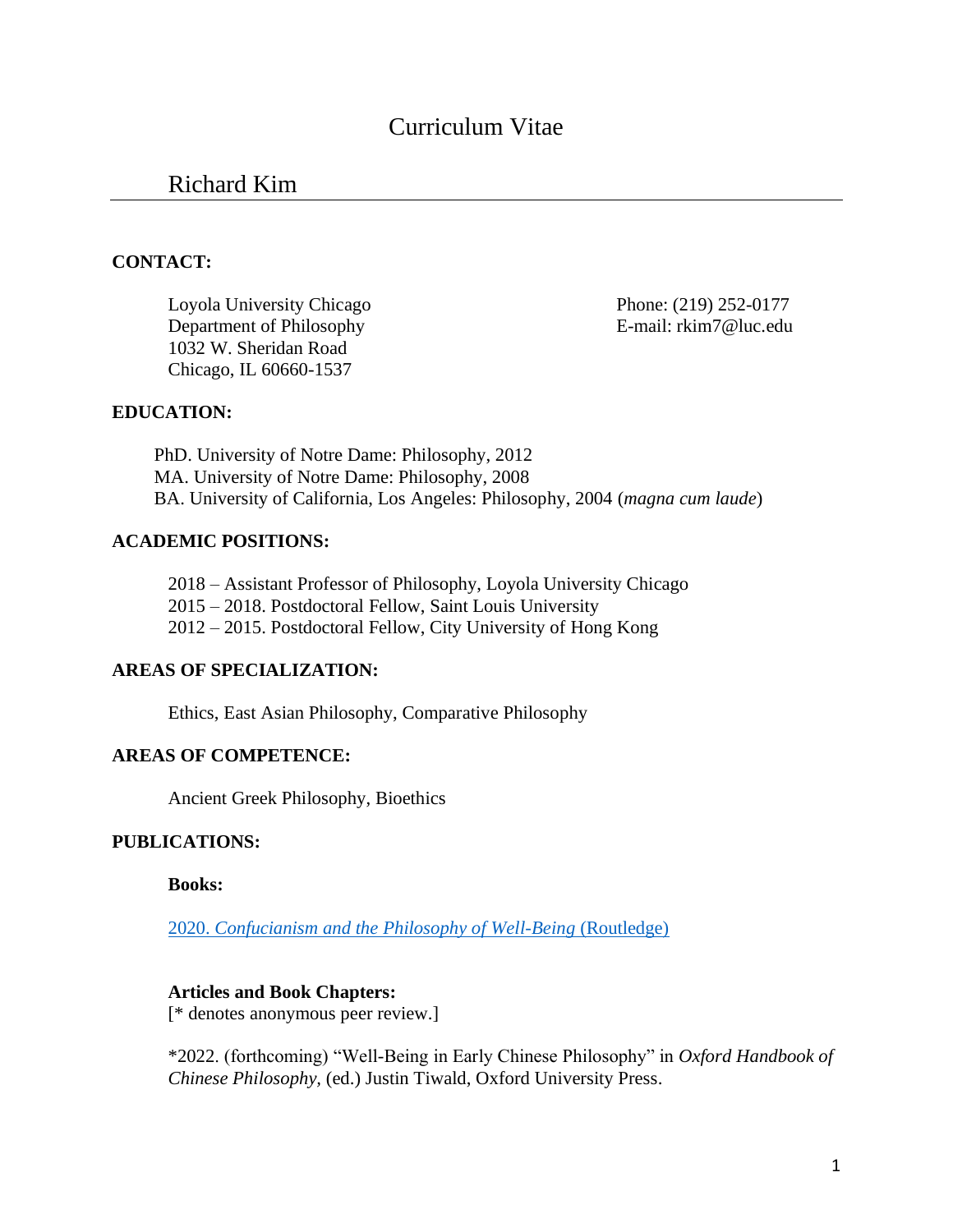\*2021. "Well-Being and Health" (with Daniel Haybron). Special Issue on well-being and the philosophy of medicine in *Journal of Medicine and Philosophy* 46(6): 645-655.

2021. "Skill, Practice, and Virtue: Some Questions and Objections for Stalnaker" *Philosophy East and West* 71: 520-524.

2021. "Neo-Aristotelian Naturalism, Natural Law, and Objectivity" *American Catholic Philosophical Quarterly* 95(2): 291-297.

2020. "Well-Being, Eudaimonia, and Nature-Fulfillment" in *Historical-Analytical Studies on Nature, Mind and Action.,* Vol. 8: Aristotelian Naturalism, (ed.) Martin Hähnel, Springer.

\*2020. "Natural Law in Mencius and Aquinas" in *Confucianism and Catholicism*, (eds.) Michael Slater, Erin Cline, and Philip Ivanhoe, University of Notre Dame Press.

\*2019. "Daoism, Flourishing, and Gene Editing" in *Human Flourishing in an Age of Gene Editing*, (eds.) Erik Parens and Josephine Johnston, Oxford University Press.

\*2018. "Human Nature and Moral Sprouts: Mencius on the Pollyanna Problem" *Pacific Philosophical Quarterly* 99(1): 140-162.

2018. "Confucius and the Meaning of Life" (with Joshua Seachris) in *The Meaning of Life and the Great Philosophers*, (eds.) Stephen Leach and James Tartaglia, Routledge.

2018. "Confucian Virtue Ethics and Business" (with Javier Cuervo, Richard Roque, and Reuben Mondejar) in *Business Ethics: A Virtue Ethics and Common Good Approach,*  (eds.) Alejo Jose G. Sison, Ignacio Ferrero, and Gregorio Guitian, Routledge.

2016. "Well-Being and Confucianism" in *Routledge Handbook of the Philosophy of Well-Being*, (ed.) Guy Fletcher, Routledge.

\*2016. "Early Confucianism and Contemporary Moral Psychology" *Philosophy Compass* 11(9): 473-85.

\*2016. "Confucianism and Non-human Animal Sacrifice" *European Journal for Philosophy of Religion* 8(1): 27-49.

2016. "Filial Piety and Business Ethics: A Confucian Reflection" (with Reuben Mondejar and Chris Chu) in *Springer Handbook on Virtue Ethics in Business and Management*, (eds.) Alejo Jose G. Sison, Gregory R. Beabout, Ignacio Ferrero, Springer.

\*2015. "The Role of Human Nature in Moral Inquiry: MacIntyre, Mencius, and Xunzi" *History of Philosophy Quarterly* 32(4): 313-333.

\*2015. "Human Nature and Animal Nature: The Horak Debate and Its Philosophical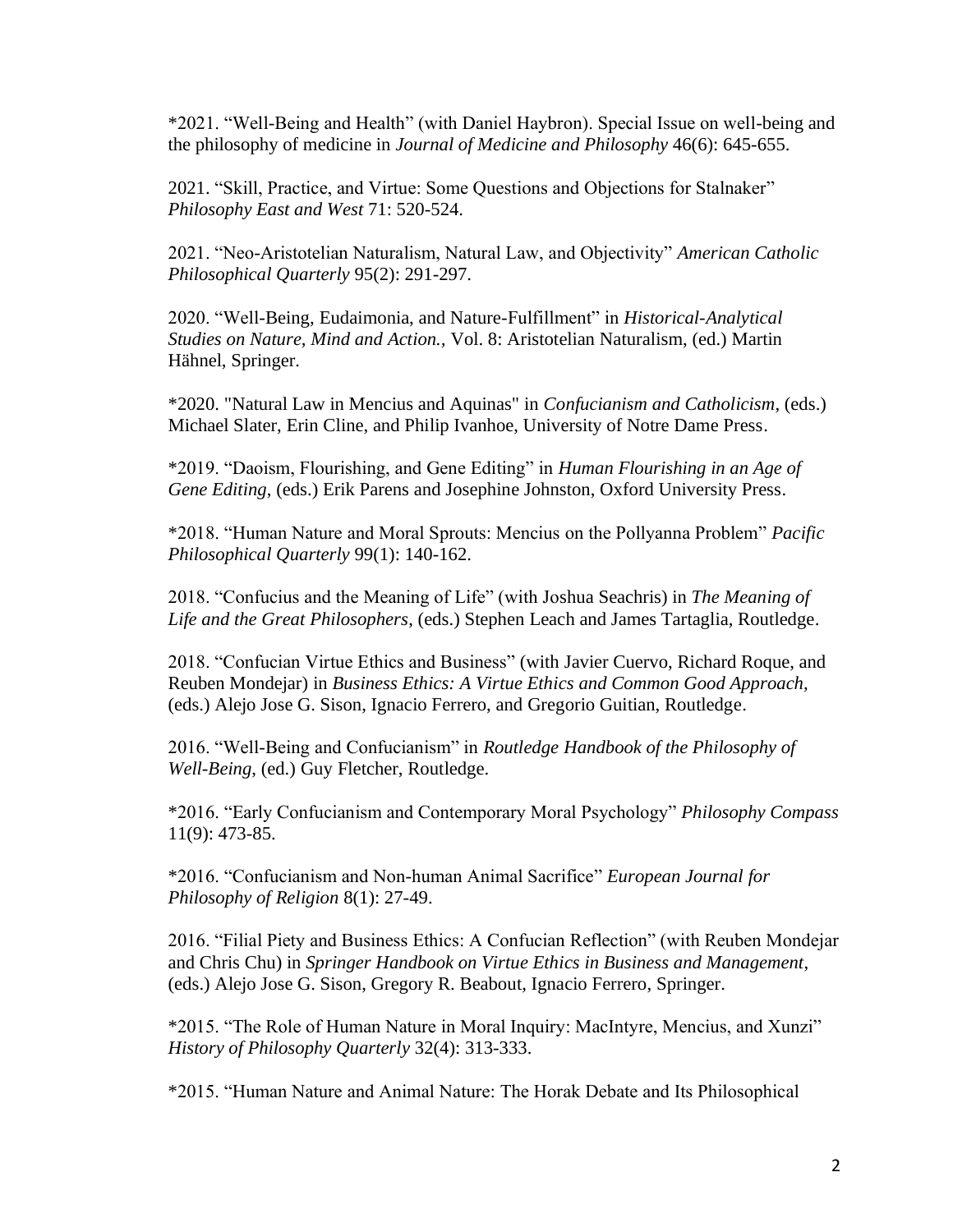Significance" *International Philosophical Quarterly* 55(4): 437-456. [Revised and reprinted in *Traditional Korean Philosophy: Problems and Debates* (eds.) Youngsun Back and Philip J. Ivanhoe, Rowman and Littlefield International.]

### **Book Reviews**:

2019. Linda Zagzebski, *Exemplarist Moral Theory*. Faith and Philosophy 36(1): 150-154.

2018. Anna Alexandrova, *A Philosophy for the Science of Well-Being*. Utilitas 30(4): 498-500.

2018. Neera Badhwar's *Well-Being: Happiness in a Worthwhile Life.* Journal of Moral Philosophy 15(5): 599-602.

2017. Hongkyung Kim, *The Analects of Dasan, Volume I: A Korean Syncretic Reading.*  Notre Dame Philosophical Review: https://ndpr.nd.edu/news/the-analects-of-dasanvolume-1-a-korean-syncretic-reading/.

2011. Terence Irwin, *The Development of Ethics: A Historical and Critical Study*, Part 19 on Aquinas: The Ultimate End, pp. 283-284. The Philosophical Forum, Vol. 52, No. 3.

### **Academic Blog Contributions:**

2019. "Kim on Mencius and the Pollyanna Problem," PEA Soup Blog, a critical discussion of my paper, "Human Nature and Moral Sprouts: Mencius on the Pollyanna Problem." (2018, *Pacific Philosophical Quarterly*) http://peasoup.us/2019/09/kim-onmencius-and-the-pollyanna-problem/.

### **Book Project in Progress:**

#### *Becoming Good: A Philosophical Account of Moral Development*

### ABSTRACT:

Human beings are deeply shaped by influences outside of their control such as their genes and environment. This has been well supported by geneticists and contemporary psychologists. But what has been underdiscussed by psychologists and philosophers working on moral development is the fact that human beings are also *agents*, who make choices, exert their will, and can aspire to become good. This book aims to show that a satisfying account of moral development needs to include not only the impact of external conditions but also facts about human beings as self-governing agents that can act purposively and intentionally, and direct and redirect their desires according to their vision of the good. Toward this end the book builds on the account of habituation and moral development in Aristotle, develops ideas about moral self-cultivation from the early Confucian tradition, and incorporates ideas from contemporary developmental psychology.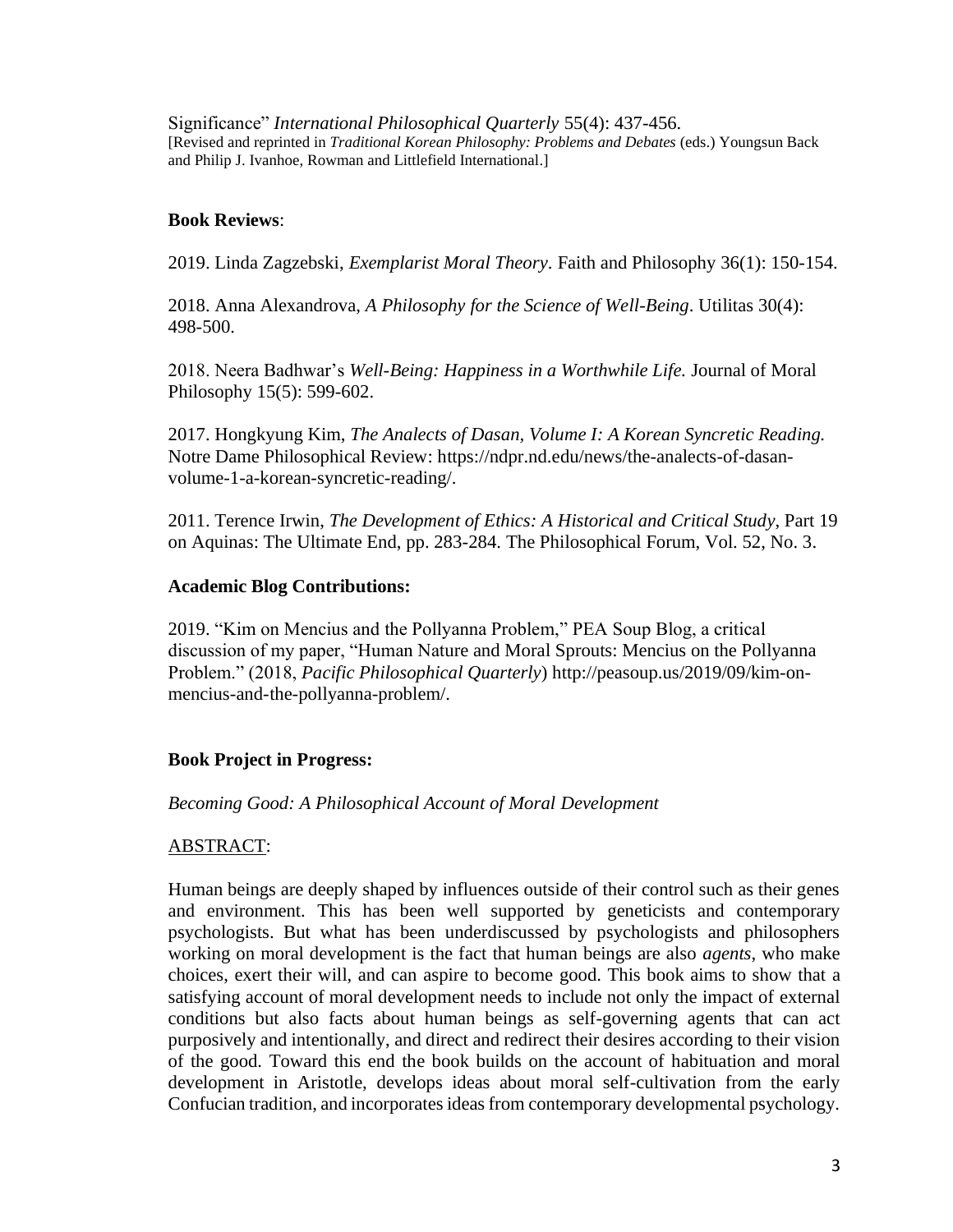I aim to show that an adequate account of moral development needs to appreciate the social-environmental influences that profoundly shape human behavior as well as the way that human agency, mindset, and aspiration play a substantial role in the process of moral self-cultivation.

### **Papers in progress:**

"How Confucian Values Shape the Moral Boundaries of Family Caregiving" (Commissioned for a volume, *Nursing Ethics: Normative Foundations, Advanced Concepts, and Emerging Issues,* eds. Michael J. Deem and Jennifer Hagerty Lingler, under contract with Oxford University Press)

"Human Nature in Classical Chinese Philosophy (Commissioned for *Stanford Encyclopedia of Philosophy*)

"The Continuity Problem in Aristotle and Mencius's Solution" (under review)

"The Role of Negative Emotions in the Good Life: A Confucian Reflection" (in progress)

"Xunzi on Agency, Environment, and Moral Development" (in progress)

### **PRESENTATIONS**:

2022. "Agency and Ritual: Xunzi's Account of Moral Development." Conference on Crafting Character: The Skill to Shape Second Nature, The Role of Law, Institutions, and Moral Agency in Eastern and Western Ethical Thought," John Jay College, New York **City** 

2021. "Roots of Humanity: Lessons from Confucianism." Killeen Chair Lecture, St. Norbert College

2021. "Habituation, Nature, and Sprouts: Aristotle and Mencius on Moral Development" Confucian Philosophy Lecture Series (유가철학 초청강연), Seoul National University

2021. "Habituation, Nature, and Sprouts: Aristotle and Mencius on Moral Development" Practical Philosophy Workshop, University of Chicago

2020. "Confucianism and Natural Law in Mencius and Aquinas," Invited Lecture for the Angelicum, Rome

2020. "Today and Tomorrow: Prioritizing the Present in the Time of COVID" (Panel Participant)

2020. "The Role of Negative Emotions in the Good Life: Lessons from Zhuangzi" Central Division of the American Philosophical Association, Chicago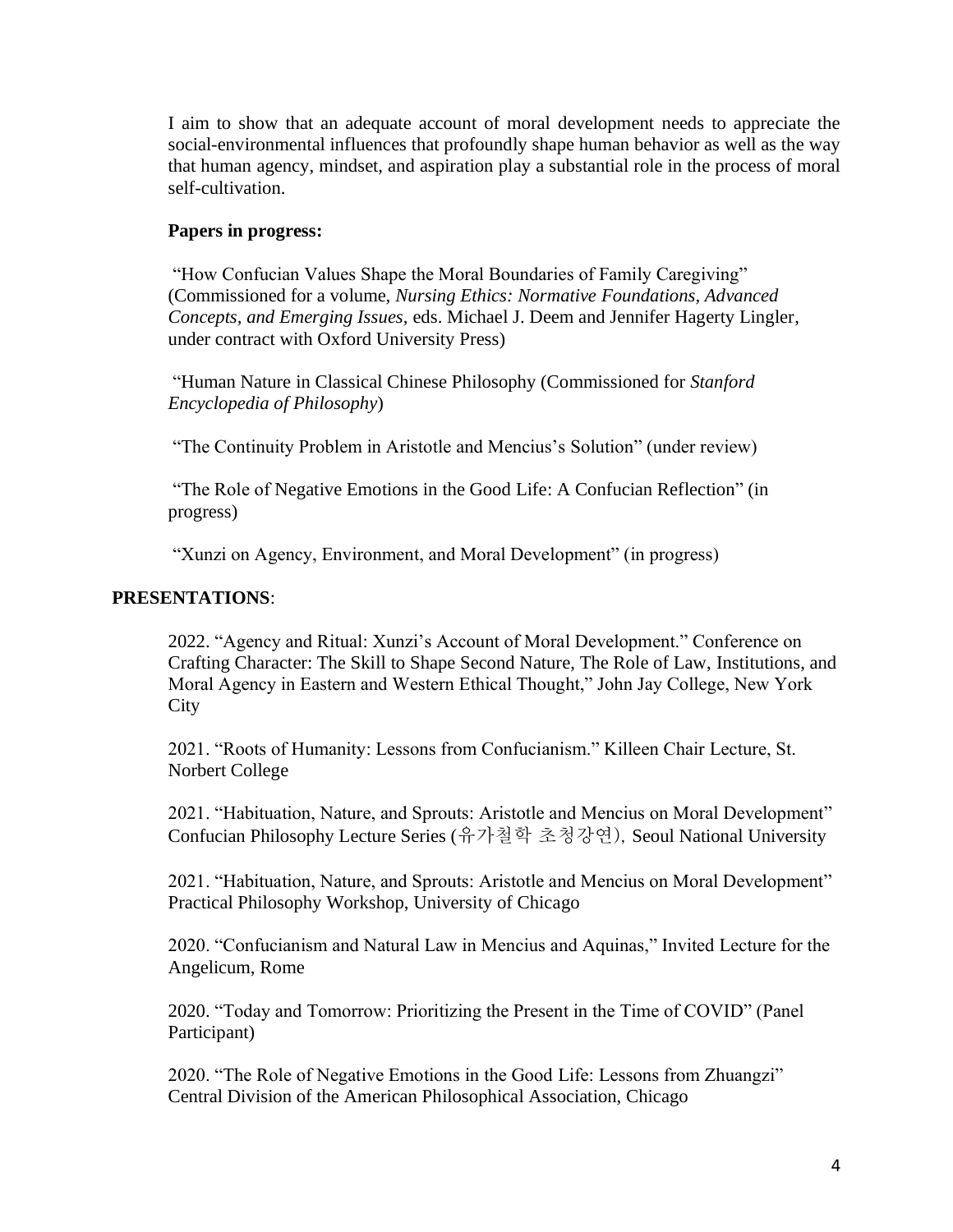2019. "The Role of Negative Emotions in the Good Life: Lessons from Zhuangzi" Columbia Society of Comparative Philosophy, Columbia University, New York City

2018. "Confucianism: Joy Along the Way" Theology of Joy and the Good Life, Yale University, New Haven

2017. "Is the Dao Good For You?" Workshop on Confucianism: Joy Along the Way, Rutgers University, New Brunswick

2017. "Is the Dao Good For You?" A Conference Honoring the Memory of Jiyuan Yu, University of Buffalo, NY

2017. "Human Nature and Moral Development" University of San Francisco, CA 2016. "Friendship and Well-Being" Clark University, Worcester

2016. "Daoism, Well-Being, and Gene Editing" Hastings Center, Garrison, NY

2016. "Early Confucianism and Contemporary Moral Psychology" Eastern Division of the American Philosophical Association, Washington D.C.

2016. "Friendship and Well-Being" Saint Louis University, St. Louis

2016. "Friendship and Well-Being" Valparaiso University, Valparaiso

2015. "Well-Being and Confucianism: Mencius, Alienation, and the Shape of a Life" Eastern Connecticut State University, Willimantic

2015. "Well-Being and Confucianism: Mencius, Alienation, and the Shape of a Life" Lawrence University, Appleton

2014. "The Role of Human Nature in Ethical Inquiry: MacIntyre, Mencius, and Xunzi" Virtue, Medicine, and Modern Moral Philosophy: A Conference in Honor of David Solomon, University of Notre Dame, South Bend

2014. "A Mengzian Response to the Pollyanna Problem" Pacific Division of the American Philosophical Association, San Diego

2014. "Well-Being and Confucianism" Aquinas College, Grand Rapids

2014. "Well-Being and Confucianism" Central Division of the American Philosophical Association, Chicago

2013. "Grounding Filial Duty" Loyola Marymount University, Los Angeles

2013. "Grounding Filial Duty" Lingnan University, Hong Kong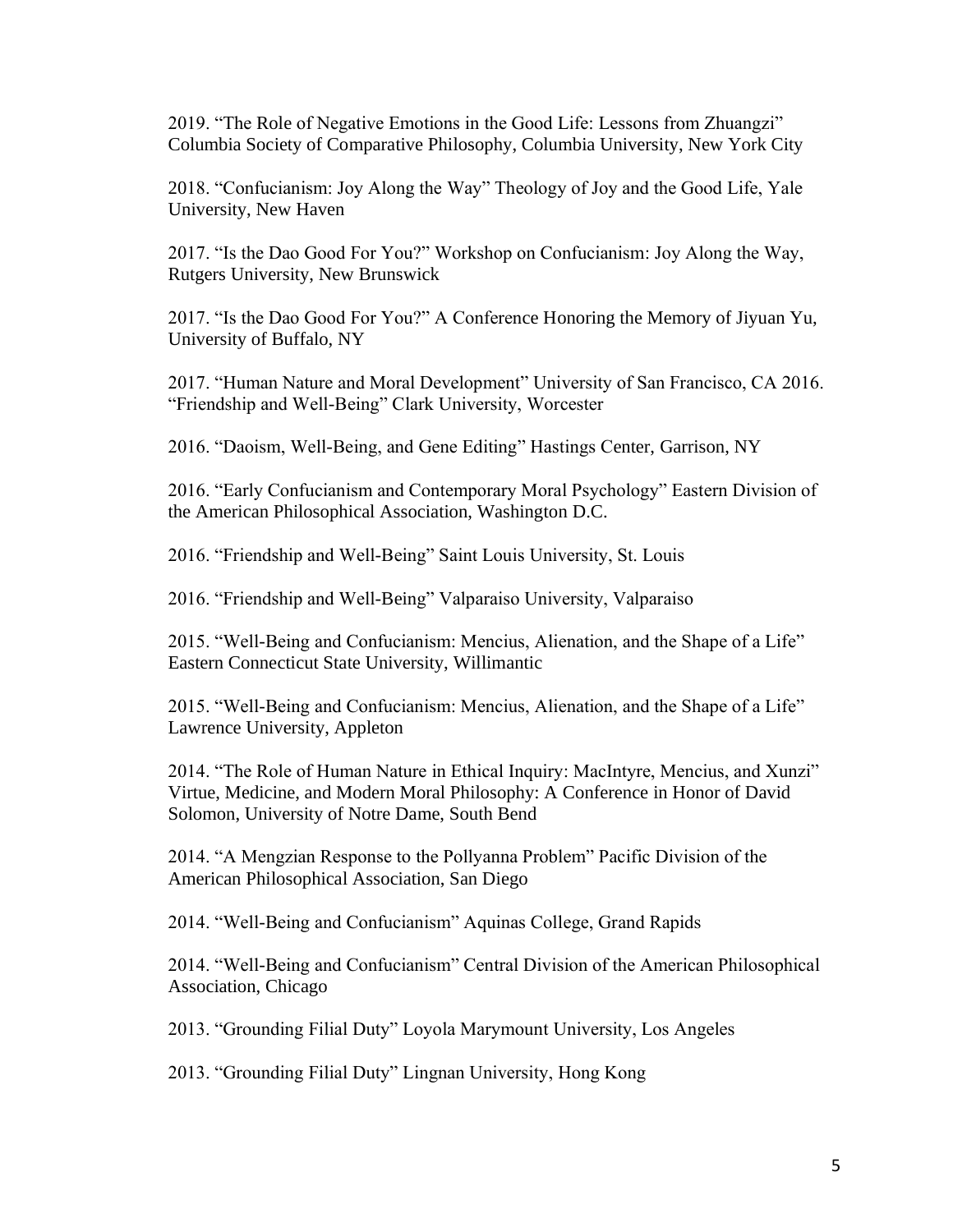2013. "What Is This Thing Called Well-Being?" University of Hong Kong, Hong Kong

2012. "Is Non-Human Animal Sacrifice Necessary for the Confucian Tradition?" City University of Hong Kong, Hong Kong

2012. "What Is This Thing Called Well-Being?" University of Notre Dame, South Bend

2011. "Is Meaning or Significance Possible in a Non-Theistic Framework?" Ethics and Culture Center Conference, University of Notre Dame, South Bend

2011. "Well-Being, Choiceworthiness, and Self-Sacrifice" Graduate Research Seminar, University of Notre Dame, South Bend

#### **CONFERENCE ACTIVITY:**

2022. Colloquium, Bioethics, Central APA (Commentator)

2022. The Concept of Shame and Emptiness in Korean Philosophy, North American Korean Philosophy Association, Central APA (Chair)

2018. Colloquium, "Epistemic Virtues" by Michael Bukoski, Central Division of the American Philosophical Association (Chair)

2014. Korean Neo-Confucianism, North American Korean Philosophy Association, Eastern APA (Commentator)

2013. Korean and Comparative Philosophy and History of Philosophy, Korea University (Session Chair)

2013. Hong Kong Metaethics Conference, Lingnan University (Session Chair)

2012. Korean and Comparative Political Philosophy Workshop, Seoul National University (Session Chair)

2011. Aquinas and Contemporary Ethical Theory, Lumen Christi Institute, University of Chicago (Invited Participant)

2010. Thomistic Seminar on Aesthetics and Morality: Thomistic and Contemporary Philosophical Approaches, Witherspoon Institute, Princeton University (Invited Participant)

#### **AWARDS AND GRANTS:**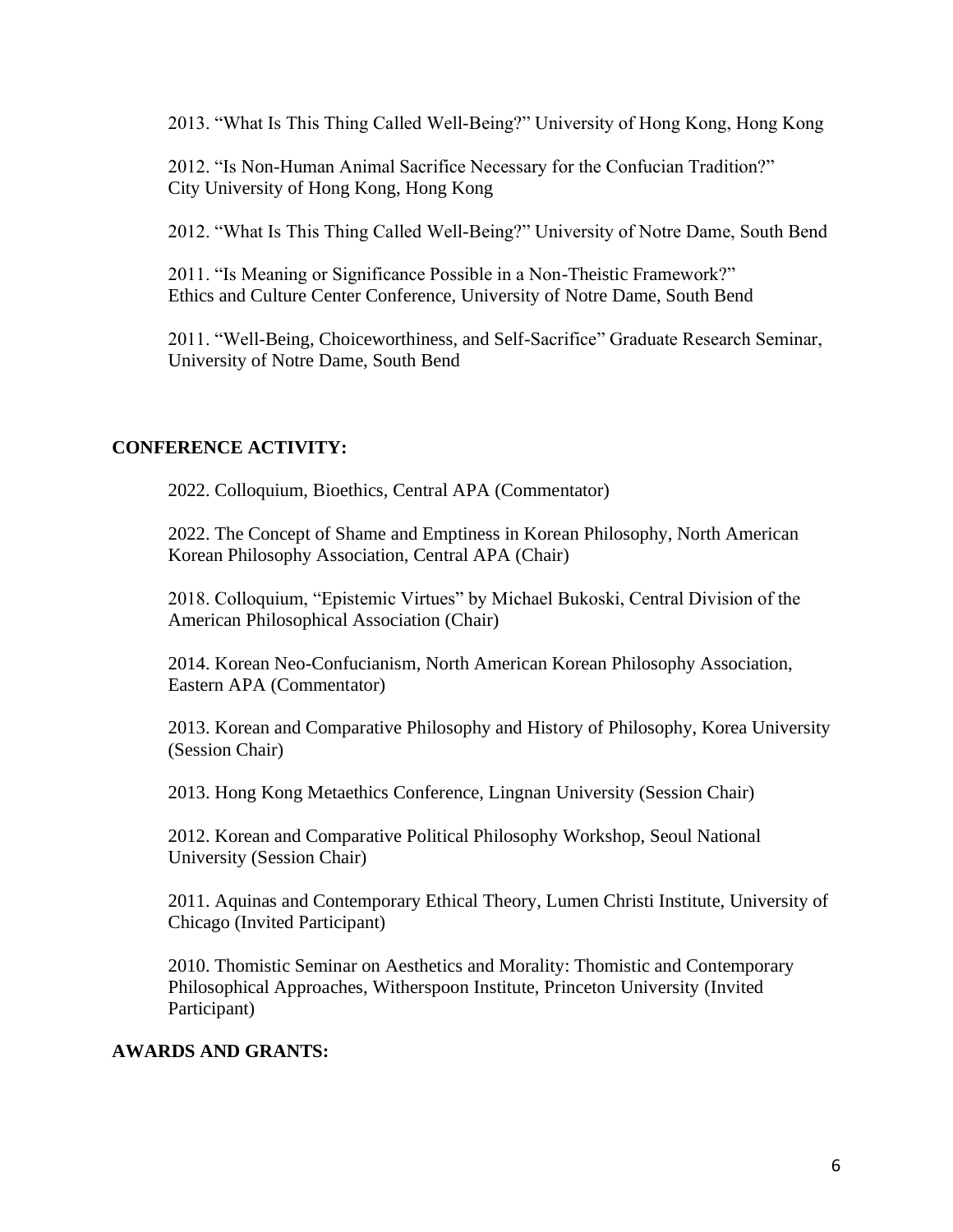Loyola Summer Research Stipend for Book Project: Habituation: An Essay on Moral Development, 2022 Kaneb Teaching Award for Outstanding Graduate Student TA, 2009 Notre Dame Dissertation Fellowship, Fall 2009 Notre Dame Philosophy Department Fellowship, 2006-2007

### **LANGUAGES:**

Classical Chinese (scholarly reading knowledge)

Modern Korean (native fluency in speaking, advanced reading and writing)

English (native fluency in reading, writing, and speaking)

### **TEACHING EXPERIENCE:**

Loyola University Chicago

Asian Philosophy, Spring, 2021

Classical Chinese Philosophy, Spring, 2020, Fall 2019, Spring 2011

Philosophy and Persons, Fall 2020, Spring 2020, Spring 2019, Fall 2018

Philosophy of Well-Being, Fall 2020 (Graduate Level)

Conceptions of Virtue, Fall 2018 (Graduate Level)

Saint Louis University Happiness: East and West, Spring 2017, Primary Instructor

City University of Hong Kong Ethics in Government, Fall 2014, Tutor Ethics and Public Policy, Spring 2014, Tutor

University of Notre Dame Introduction to Philosophy, Fall 2011, Instructor Introduction to Philosophy, Spring 2010, Instructor Introduction to Philosophy, Fall 2010, Instructor Morality and Modernity, Spring 2009, Teaching-Assistant (for W. David Solomon) Medical Ethics, Fall 2009, Teaching-Assistant (for W. David Solomon) Morality and Modernity, Spring 2008, Teaching Assistant (for W. David Solomon) Medical Ethics, Fall 2008, Teaching-Assistant (for W. David Solomon) Introduction to Philosophy, Fall 2007, Teaching-Assistant (for Marian David)

### **PROFESSIONAL SERVICE:**